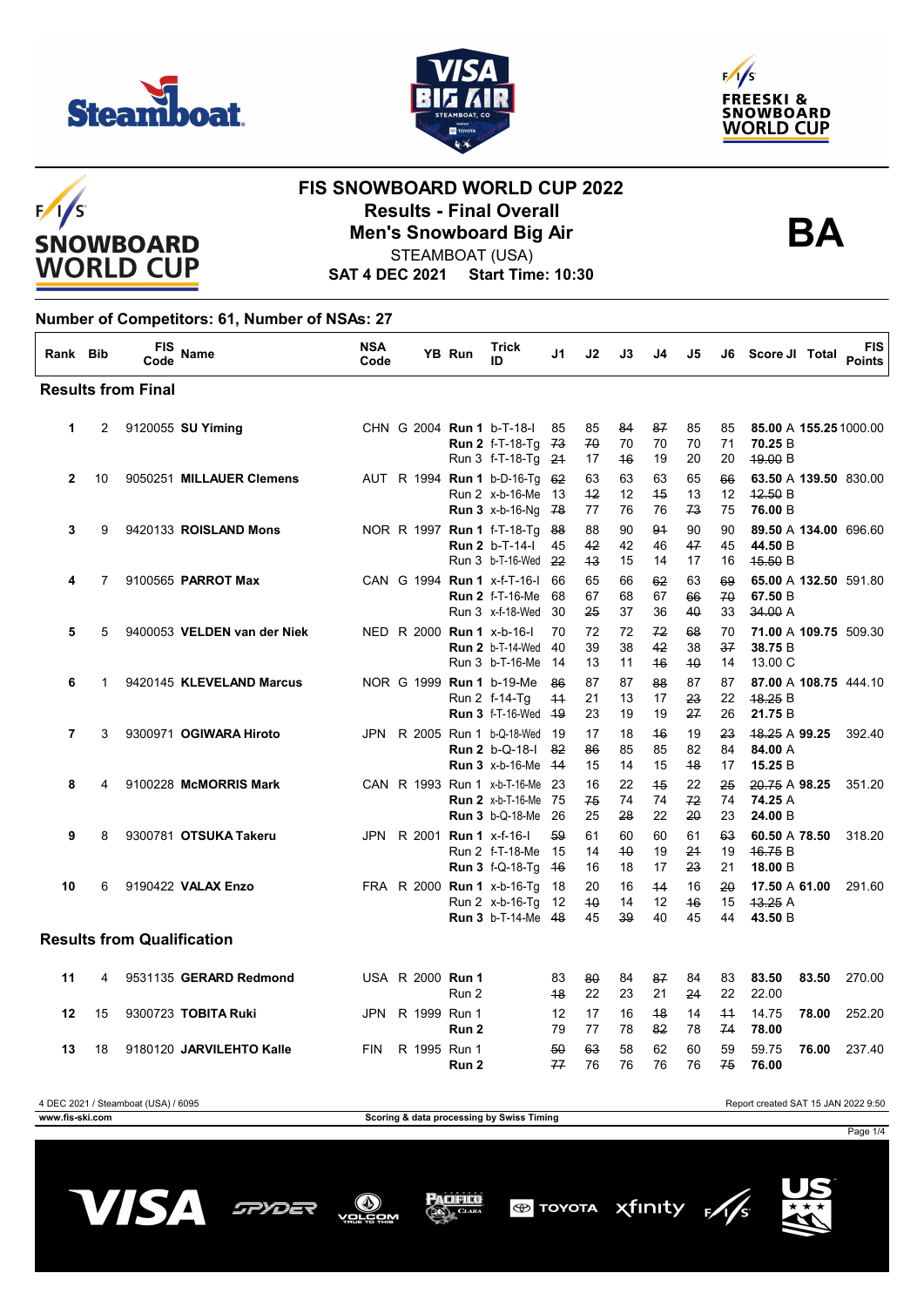







## **FIS SNOWBOARD WORLD CUP 2022 Results - Final Overall BA Men's Snowboard Big Air**



STEAMBOAT (USA)

**SAT 4 DEC 2021 Start Time: 10:30**

| Rank | <b>Bib</b> | <b>FIS</b><br>Code                  | Name                         | <b>NSA</b><br>Code |  | YB Run                    | <b>Trick</b><br>ID | J1         | J2         | J3                   | J4       | J5       | J6                 | Score JI Total                      |       | FIS<br><b>Points</b> |
|------|------------|-------------------------------------|------------------------------|--------------------|--|---------------------------|--------------------|------------|------------|----------------------|----------|----------|--------------------|-------------------------------------|-------|----------------------|
| 14   | 11         |                                     | 9180149 RINNEKANGAS Rene     | <b>FIN</b>         |  | R 1999 Run 1<br>Run 2     |                    | 76<br>$+5$ | 75<br>17   | 74<br>19             | 72<br>19 | 73<br>19 | 72<br>49           | 73.50<br>18.50                      | 73.50 | 225.00               |
| 15   | 20         |                                     | 9300815 KUNITAKE Hiroaki     | <b>JPN</b>         |  | G 2002 Run 1<br>Run 2     |                    | 34<br>75   | 27<br>74   | 26<br>72             | 27<br>70 | 30<br>72 | 30<br>70           | 28.50<br>72.00                      | 72.00 | 214.40               |
| 16   | 27         |                                     | 9410044 COLLINS Tiarn        |                    |  | NZL G 1999 Run 1<br>Run 2 |                    | 16<br>72   | 48<br>71   | 15<br>71             | 43<br>69 | 15<br>71 | 14<br>70           | 15.00<br>70.75                      | 70.75 | 205.20               |
| 17   | 38         |                                     | 9531194 FITZSIMONS Sean      |                    |  | USA R 2000 Run 1<br>Run 2 |                    | 57<br>72   | 55<br>72   | 62<br>70             | 65<br>69 | 58<br>69 | 53<br>66           | 58.00<br>70.00                      | 70.00 | 197.20               |
| 18   | 35         |                                     | 9420146 OLIMSTAD Markus      |                    |  | NOR G 1994 Run 1<br>Run 2 |                    | 70<br>19   | 70<br>23   | 70<br>43             | 68<br>25 | 70<br>15 | 69<br>16           | 69.75<br>18.25                      | 69.75 | 190.00               |
| 19   | 52         |                                     | 9290318 FRAMARIN Loris       | <b>ITA</b>         |  | R 1998 Run 1<br>Run 2     |                    | 68<br>18   | 67<br>9    | 64<br>16             | 67<br>20 | 68<br>24 | 67<br>17           | 67.25<br>17.75                      | 67.25 | 183.40               |
| 20   | 43         |                                     | 9531350 CANTER Jake          |                    |  | USA G 2003 Run 1<br>Run 2 |                    | 63<br>56   | 66<br>55   | 67<br>58             | 67<br>65 | 67<br>62 | 66<br>58           | 66.50<br>58.50                      | 66.50 | 177.40               |
| 21   | 55         |                                     | 9500160 MATHISEN William     |                    |  | SWE G 2003 Run 1<br>Run 2 |                    | 65<br>61   | 69<br>68   | 68<br>67             | 64<br>62 | 66<br>65 | 65<br>64           | 66.00<br>64.50                      | 66.00 | 171.80               |
| 22   | 6          |                                     | 9531369 HENRICKSEN Dusty     |                    |  | USA G 2003 Run 1<br>Run 2 |                    | 67<br>37   | 65<br>45   | 66<br>39             | 66<br>44 | 63<br>39 | 64<br>42           | 65.25<br>41.00                      | 65.25 | 166.50               |
| 23   | 33         |                                     | 9480582 KHADARIN Vladislav   |                    |  | RUS R 1998 Run 1<br>Run 2 |                    | 64<br>19   | 65<br>$+7$ | 64<br>23             | 67<br>24 | 63<br>23 | 65<br>21           | 64.50<br>21.50                      | 64.50 | 161.50               |
| 23   | 10         |                                     | 9100477 TOUTANT Sebastien    |                    |  | CAN G 1992 Run 1<br>Run 2 |                    | 29<br>66   | 20<br>64   | 28<br>62             | 22<br>65 | 28<br>65 | $30^{\circ}$<br>67 | 26.75<br>64.50                      | 64.50 | 161.50               |
| 25   | 26         |                                     | 9100693 JOBIN Francis        |                    |  | CAN R 1998 Run 1<br>Run 2 |                    | 20<br>60   | $+2$<br>64 | 14<br>72             | 14<br>63 | 19<br>64 | 19<br>63           | 16.50<br>63.50                      | 63.50 | 152.00               |
| 26   | 44         |                                     | 9420140 TISCHENDORF Fridtjof |                    |  | NOR R 1997 Run 1<br>Run 2 |                    | 62<br>65   | 59<br>61   | 61<br>62             | 60<br>61 | 59<br>61 | 57<br>60           | 59.75<br>61.25                      | 61.25 | 147.40               |
| 27   | 24         |                                     | 9531163 WINKELMANN Luke      |                    |  | USA R 2000 Run 1<br>Run 2 |                    | 60<br>40   | 62<br>15   | 60<br>17             | 63<br>48 | 60<br>16 | 62<br>17           | 61.00<br>16.25                      | 61.00 | 142.90               |
| 28   | 22         |                                     | 9200135 VOCKENSPERGER Leon   |                    |  | GER R 1999 Run 1<br>Run 2 |                    | 58<br>22   | 57<br>20   | 56<br>21             | 58<br>18 | 59<br>17 | 58<br>17           | 57.75<br>19.00                      | 57.75 | 138.50               |
| 29   | 9          |                                     | 9531095 CROUCH Brock         |                    |  | USA R 1999 Run 1<br>Run 2 |                    | 63<br>33   | 60<br>33   | 56<br>36             | 56<br>35 | 57<br>34 | 55<br>35           | 57.25<br>34.25                      | 57.25 | 134.10               |
| 30   | 13         |                                     | 9101066 BREARLEY Liam        |                    |  | CAN G 2003 Run 1<br>Run 2 |                    | 48<br>8    | 59<br>9    | 55<br>14             | 59<br>15 | 58<br>46 | 56<br>8            | 57.00<br>11.50                      | 57.00 | 129.80               |
| 31   | 34         |                                     | 9200131 VICKTOR Noah         |                    |  | GER G 2001 Run 1<br>Run 2 |                    | 57<br>30   | 56<br>27   | 54<br>33             | 57<br>31 | 58<br>32 | 57<br>33           | 56.75<br>31.50                      | 56.75 | 125.50               |
| 32   | 56         |                                     | 9240028 FRICZ Botond Istvan  |                    |  | HUN G 2000 Run 1<br>Run 2 |                    | 49<br>54   | 43<br>56   | 42<br>54             | 42<br>56 | 42<br>57 | 46<br>56           | 43.25<br>55.50                      | 55.50 | 121.30               |
| 33   | 21         |                                     | 9290268 LAUZI Emiliano       | <b>ITA</b>         |  | G 1994 Run 1<br>Run 2     |                    | 66<br>35   | 58<br>37   | 54<br>44             | 52<br>37 | 54<br>39 | 54<br>34           | 54.50<br>37.00                      | 54.50 | 117.10               |
| 34   | 60         |                                     | 9220101 COCKRELL Billy       |                    |  | GBR R 1999 Run 1<br>Run 2 |                    | 55<br>6    | 55<br>6    | 50<br>$\overline{5}$ | 51<br>5  | 50<br>9  | 61<br>6            | 52.75<br>5.75                       | 52.75 | 112.80               |
|      |            | 4 DEC 2021 / Steamboat (USA) / 6095 |                              |                    |  |                           |                    |            |            |                      |          |          |                    | Report created SAT 15 JAN 2022 9:50 |       |                      |

**WWW.fis-ski.com** 

Page 2/4



vors

 $\circledR$ ОM

Pacifico

**TOYOTA** Xfinity FAS



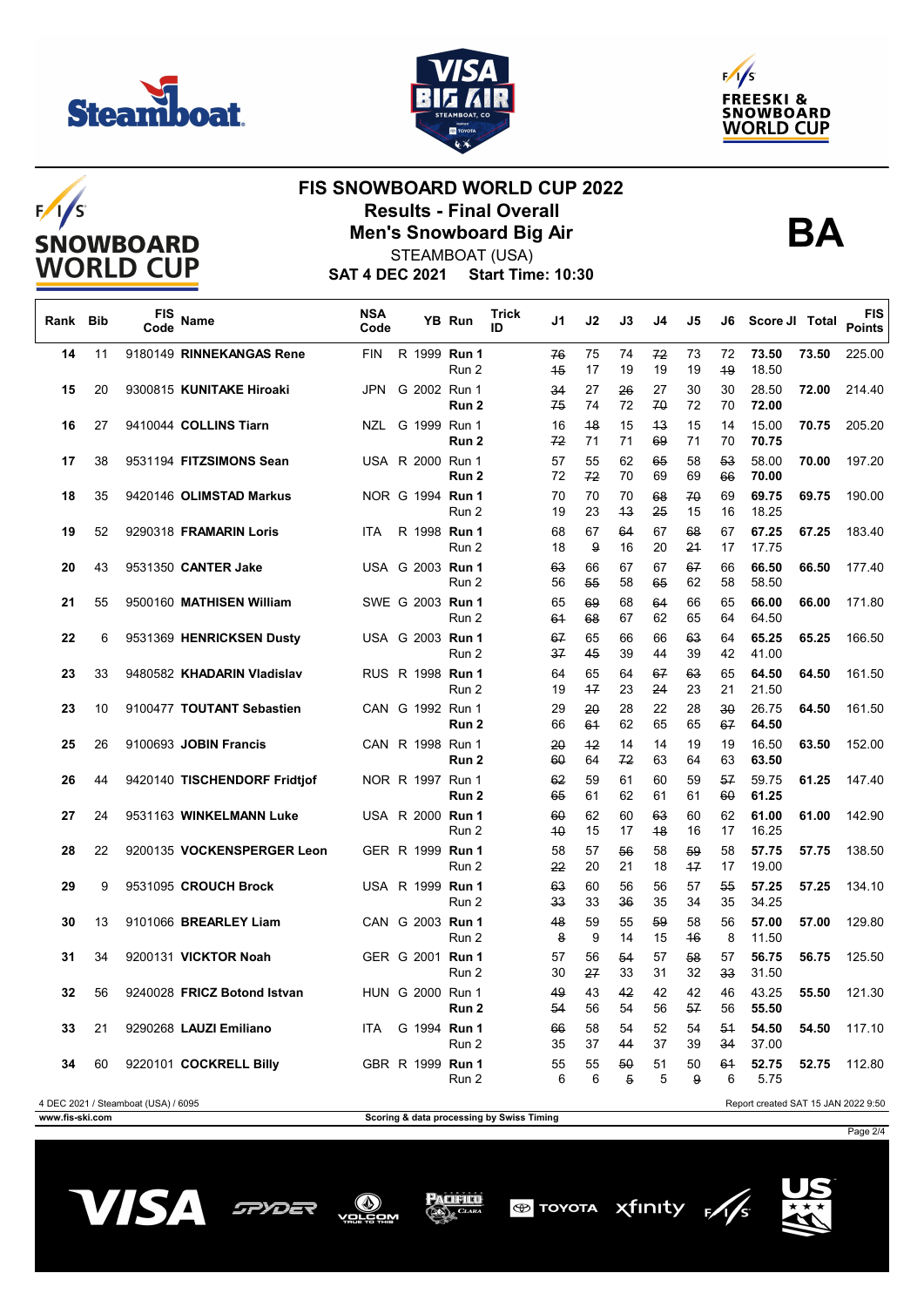







## **FIS SNOWBOARD WORLD CUP 2022 Results - Final Overall BA Men's Snowboard Big Air**



STEAMBOAT (USA)

**SAT 4 DEC 2021 Start Time: 10:30**

| Rank Bib        |    | <b>FIS</b><br>Code                  | Name                                        | <b>NSA</b><br>Code |  | YB Run                           | Trick<br>ID                               | J1                    | J2         | J3                            | J4                   | J5       | J6       | Score JI Total                      |       | <b>FIS</b><br><b>Points</b> |
|-----------------|----|-------------------------------------|---------------------------------------------|--------------------|--|----------------------------------|-------------------------------------------|-----------------------|------------|-------------------------------|----------------------|----------|----------|-------------------------------------|-------|-----------------------------|
| 35              | 40 |                                     | 9510413 JUNKER Jonas                        | SUI                |  | G 2000 Run 1<br>Run 2            |                                           | 46<br>10              | 50<br>11   | 52<br>11                      | 56<br>11             | 56<br>46 | 49<br>9  | 51.75<br>10.75                      | 51.75 | 108.60                      |
| 36              | 36 |                                     | 9500081 MATTSSON Niklas                     |                    |  | SWE R 1992 Run 1<br>Run 2        |                                           | 55<br>28              | 52<br>26   | 50<br>29                      | 48<br>29             | 49<br>31 | 46<br>33 | 49.75<br>29.25                      | 49.75 | 104.40                      |
| 37              | 25 |                                     | 9310011 MILENKOVIC Matija                   |                    |  | SRB G 2001 Run 1<br>Run 2        |                                           | 5<br>50               | 8<br>46    | $\overline{\mathbf{3}}$<br>46 | 6<br>45              | 5<br>46  | 6<br>42  | 5.50<br>45.75                       | 45.75 | 100.20                      |
| 38              | 31 |                                     | 9040200 COX Matthew                         |                    |  | AUS R 1998 Run 1<br>Run 2        |                                           | 30<br>58              | 28<br>56   | 32<br>39                      | 40<br>42             | 39<br>42 | 33<br>41 | 33.50<br>45.25                      | 45.25 | 96.10                       |
| 39              | 5  |                                     | 9531130 CORNING Chris                       |                    |  | USA G 1999 Run 1 bsT14<br>Run 2  |                                           | 48<br>17              | 45<br>43   | 43<br>13                      | 44<br>15             | 44<br>18 | 43<br>48 | 44.00<br>15.75                      | 44.00 | 91.90                       |
| 40              | 46 |                                     | 9380038 BRCIC Dante                         |                    |  | CRO R 2004 Run 1<br>Run 2        |                                           | 42<br>39              | 41<br>37   | 41<br>39                      | 40<br>38             | 40<br>38 | 41<br>38 | 40.75<br>38.25                      | 40.75 | 87.70                       |
| 41              | 57 |                                     | 9700047 JAROS Samuel                        |                    |  | SVK G 2001 <b>Run 1</b><br>Run 2 |                                           | 43<br>13              | 42<br>$+2$ | 40<br>17                      | 39<br>16             | 36<br>22 | 36<br>19 | 39.25<br>16.25                      | 39.25 | 83.50                       |
| 42              | 59 |                                     | 9030049 CHIARADIO de la IGLESIA<br>Federico |                    |  | ARG R 1997 Run 1<br>Run 2        |                                           | 36<br>10              | 35<br>$+4$ | 38<br>$\overline{7}$          | 37<br>3              | 37<br>2  | 37<br>3  | 36.75<br>5.75                       | 36.75 | 79.40                       |
| 43              | 51 |                                     | 9510412 HOFMANN Patrick                     | SUI                |  | G 2001 Run 1<br>Run 2            |                                           | 38<br>20              | 32<br>22   | 40<br>26                      | 36<br>24             | 35<br>26 | 34<br>24 | 35.75<br>24.00                      | 35.75 | 75.20                       |
| 44              | 58 |                                     | 9150266 HRONES Jakub                        |                    |  | CZE G 2004 Run 1<br>Run 2        |                                           | 10<br>40              | $+2$<br>37 | 10<br>32                      | 10<br>34             | 8<br>34  | 9<br>37  | 9.75<br>35.50                       | 35.50 | 71.00                       |
| 45              | 39 |                                     | 1064997 SMITS Seppe                         |                    |  | BEL G 1991 Run 1<br>Run 2        |                                           | 32<br>$\overline{f}$  | 30<br>9    | 38<br>11                      | 33<br>44             | 32<br>9  | 31<br>8  | 32.00<br>9.25                       | 32.00 | 66.90                       |
| 46              | 41 |                                     | 9530894 MACK Kyle                           |                    |  | USA G 1997 Run 1<br>Run 2        |                                           | 25<br>$6\overline{6}$ | 25<br>11   | 24<br>9                       | 26<br>12             | 27<br>14 | 24<br>44 | 25.00<br>11.50                      | 25.00 | 62.70                       |
| 47              | 37 |                                     | 9300738 HAMADA Kaito                        |                    |  | JPN G 1999 Run 1<br>Run 2        |                                           | 24<br>11              | 24<br>10   | 24<br>$\epsilon$              | 24<br>$\overline{7}$ | 29<br>11 | 26<br>42 | 24.50<br>9.75                       | 24.50 | 58.50                       |
| 48              | 16 |                                     | 9531241 HENKES Justus                       |                    |  | USA R 2001 <b>Run 1</b><br>Run 2 |                                           | 23<br>17              | 28<br>22   | 22<br>21                      | 20<br>20             | 19<br>28 | 45<br>42 | 21.00<br>20.00                      | 21.00 | 54.40                       |
| 49              | 12 |                                     | 9300804 KIMATA Ryoma                        |                    |  | JPN R 2002 Run 1<br>Run 2        |                                           | 44<br>18              | 17<br>18   | 23<br>23                      | 17<br>43             | 22<br>25 | 19<br>21 | 18.75<br>20.00                      | 20.00 | 50.20                       |
| 50              | 32 |                                     | 9480456 MATVEEV Mikhail                     |                    |  | RUS G 1996 Run 1<br>Run 2        |                                           | $+2$<br>14            | 16<br>$+2$ | 19<br>22                      | 23<br>25             | 17<br>23 | 15<br>18 | 16.75<br>19.25                      | 19.25 | 46.00                       |
| 50              | 28 |                                     | 9560205 MEKINC Naj                          |                    |  | SLO G 2001 Run 1<br>Run 2        |                                           | 45<br>44              | 15<br>14   | 20<br>17                      | 22<br>22             | 24<br>23 | 20<br>20 | 19.25<br>18.25                      | 19.25 | 46.00                       |
| 52              | 29 |                                     | 9050254 AMSUESS Moritz                      |                    |  | AUT G 1998 Run 1<br>Run 2        |                                           | 43<br>40              | 19<br>12   | 25<br>49                      | 16<br>13             | 20<br>17 | 19<br>10 | 18.50<br>13.00                      | 18.50 | 37.70                       |
| 53              | 47 |                                     | 9531294 RETZLAFF Dave                       |                    |  | USA R 1999 Run 1<br>Run 2        |                                           | 6<br>6                | 12<br>9    | 18<br>46                      | 49<br>14             | 15<br>12 | 13<br>15 | 14.50<br>12.50                      | 14.50 | 33.50                       |
| 54              | 54 |                                     | 9180118 REHNBERG Mikko                      | <b>FIN</b>         |  | R 1997 Run 1<br>Run 2            |                                           | 44<br>46              | 14<br>14   | 14<br>15                      | 13<br>$+4$           | 16<br>14 | 46<br>12 | 14.25<br>13.75                      | 14.25 | 29.40                       |
| 55              | 17 |                                     | 9510288 BOESIGER Jonas                      | SUI                |  | R 1995 Run 1<br>Run 2            |                                           | 8                     | 13         | 12                            | 12                   | 13       | 43       | 12.50<br>DNS                        | 12.50 | 25.20                       |
| www.fis-ski.com |    | 4 DEC 2021 / Steamboat (USA) / 6095 |                                             |                    |  |                                  | Scoring & data processing by Swiss Timing |                       |            |                               |                      |          |          | Report created SAT 15 JAN 2022 9:50 |       |                             |

**Scoring & data processing by Swiss Timing** 

Page 3/4





PACIFICO

ОM



 $\circledast$  TOYOTA Xfinity  $\mathfrak{f}$ /s